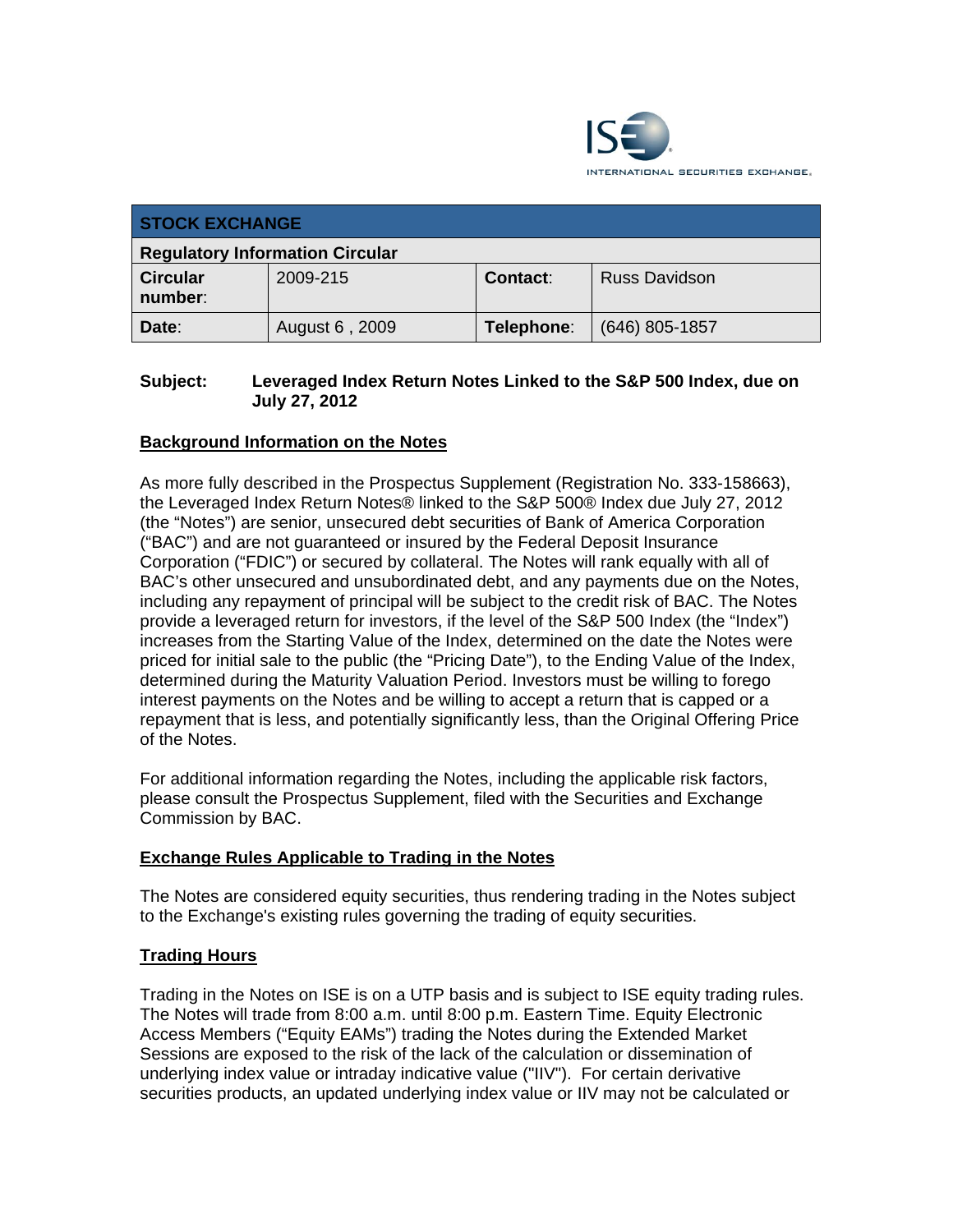publicly disseminated in the Extended Market hours. Since the underlying index value and IIV are not calculated or widely disseminated during Extended Market hours, an investor who is unable to calculate implied values for certain derivative securities products during Extended Market hours may be at a disadvantage to market professionals.

**This Regulatory Information Circular is not a statutory Prospectus. Equity EAMs should consult the Trust's Registration Statement, SAI, Prospectus and the Fund's website for relevant information.**